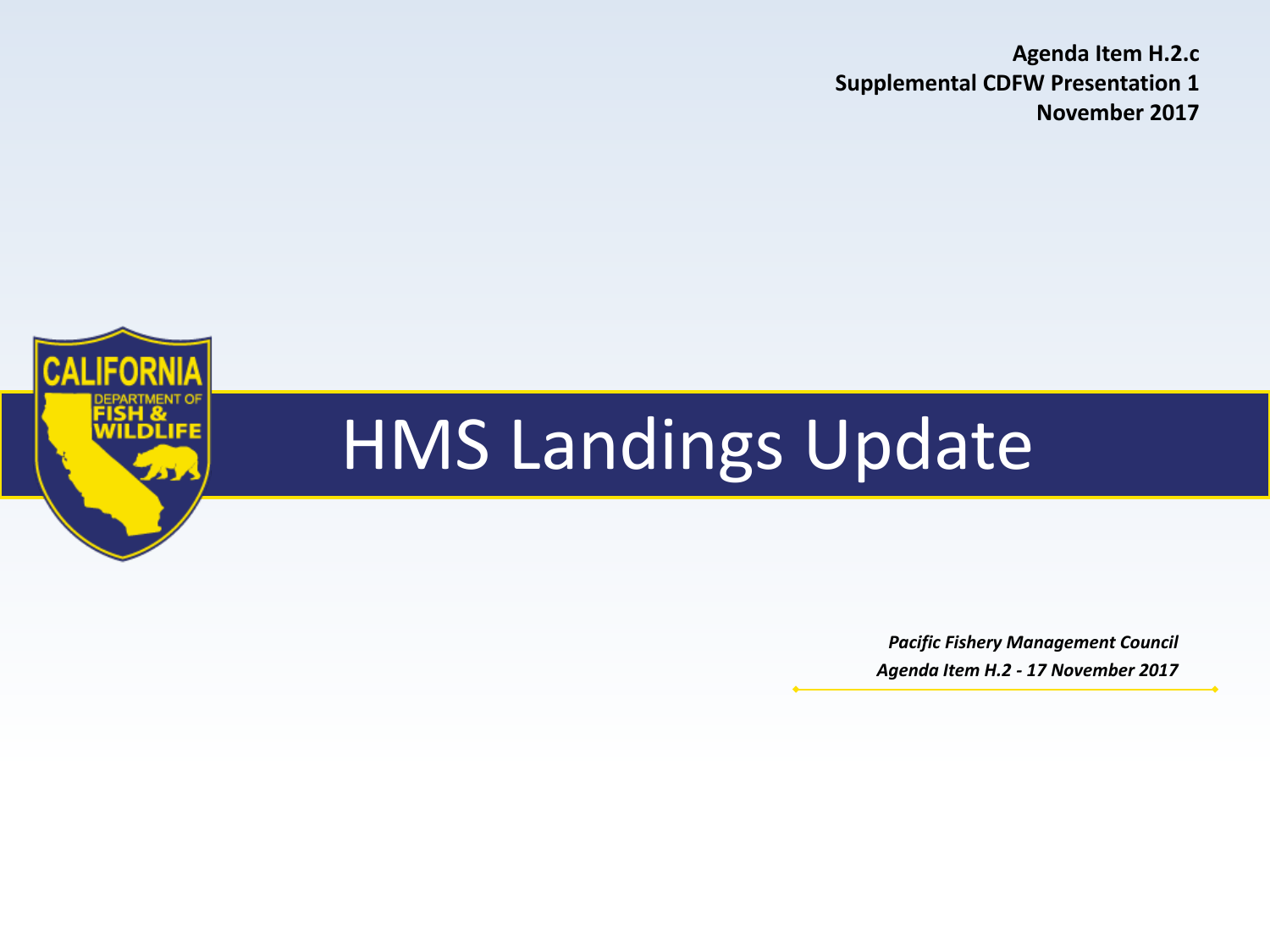## HMS Landings Data Improvement

- CDFW developed a programmatic approach to enhance the accuracy of HMS commercial landings data sets
- Automated error checking protocol that flags landings information containing potential errors.
- Incorporates:
	- State and federal regulations
	- Common reporting issues
	- Known data caveats
	- License and permitting lists
	- Fishing practices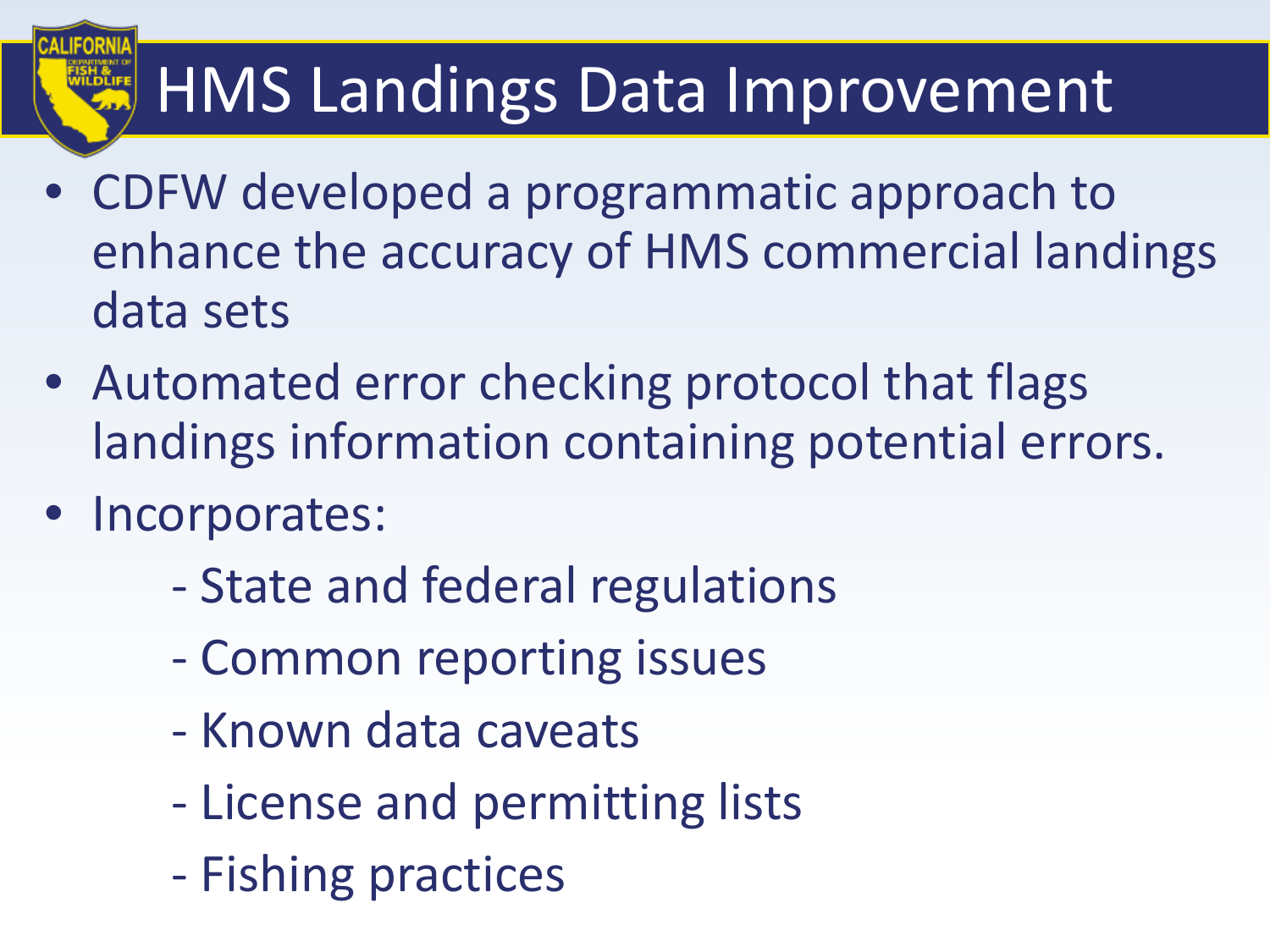## HMS Landings Data Improvement

- Identify and code landings made with DSBG prior to development of gear-specific DSBG codes
- Commercial landings for the 2016 calendar year have been checked and corrected
- Next Steps: Transition from paper receipts to E-Tix
	- Voluntary use beginning July 2018
	- Mandatory use July 2019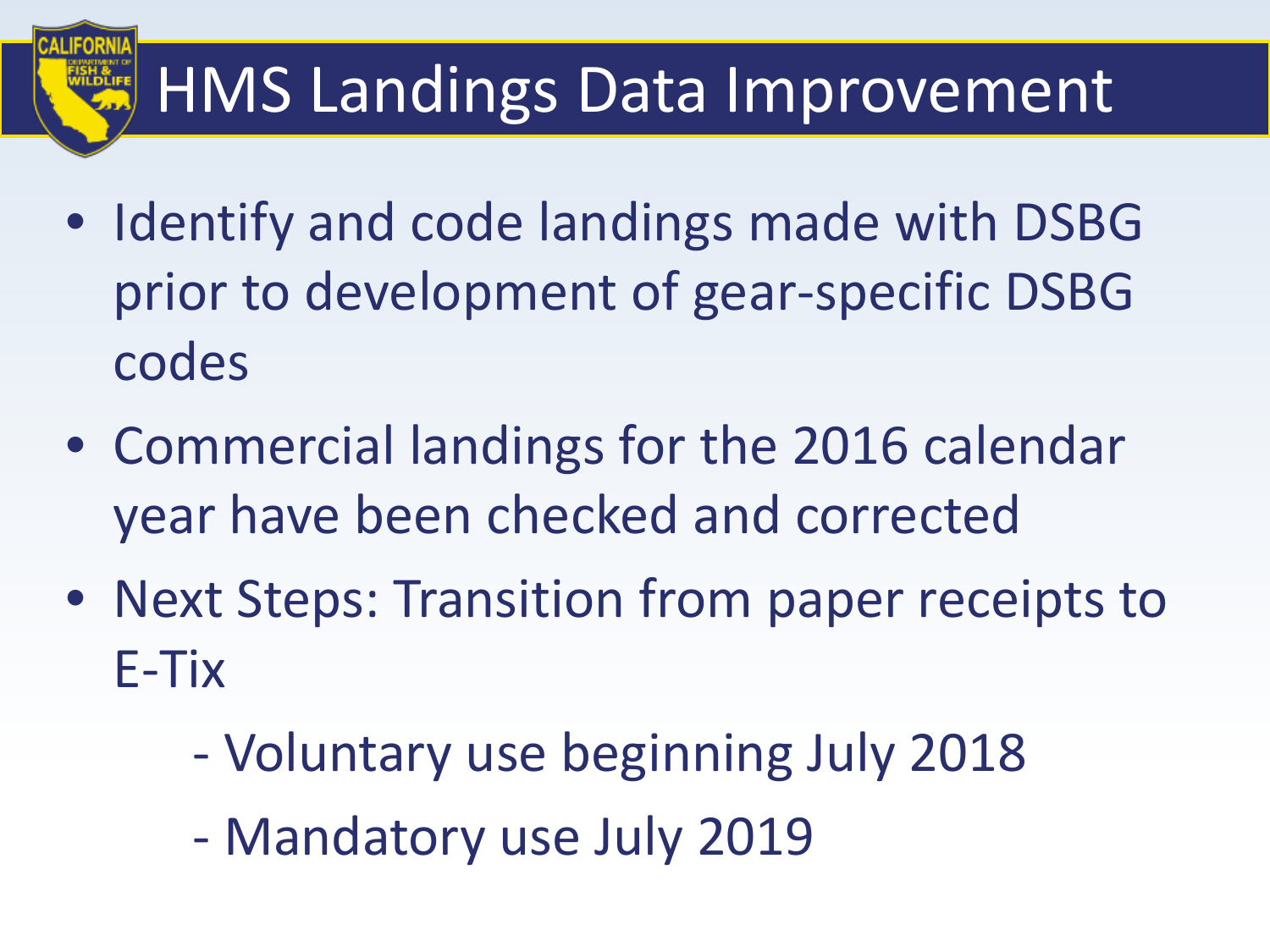

### Pacific Bluefin Tuna

• Commercial: As of November 2 2017, 480.37 mt of PBF have been landed

• Recreational: As of August 2017, 6,813 PBF have been landed by the CPFV and private vessel fisheries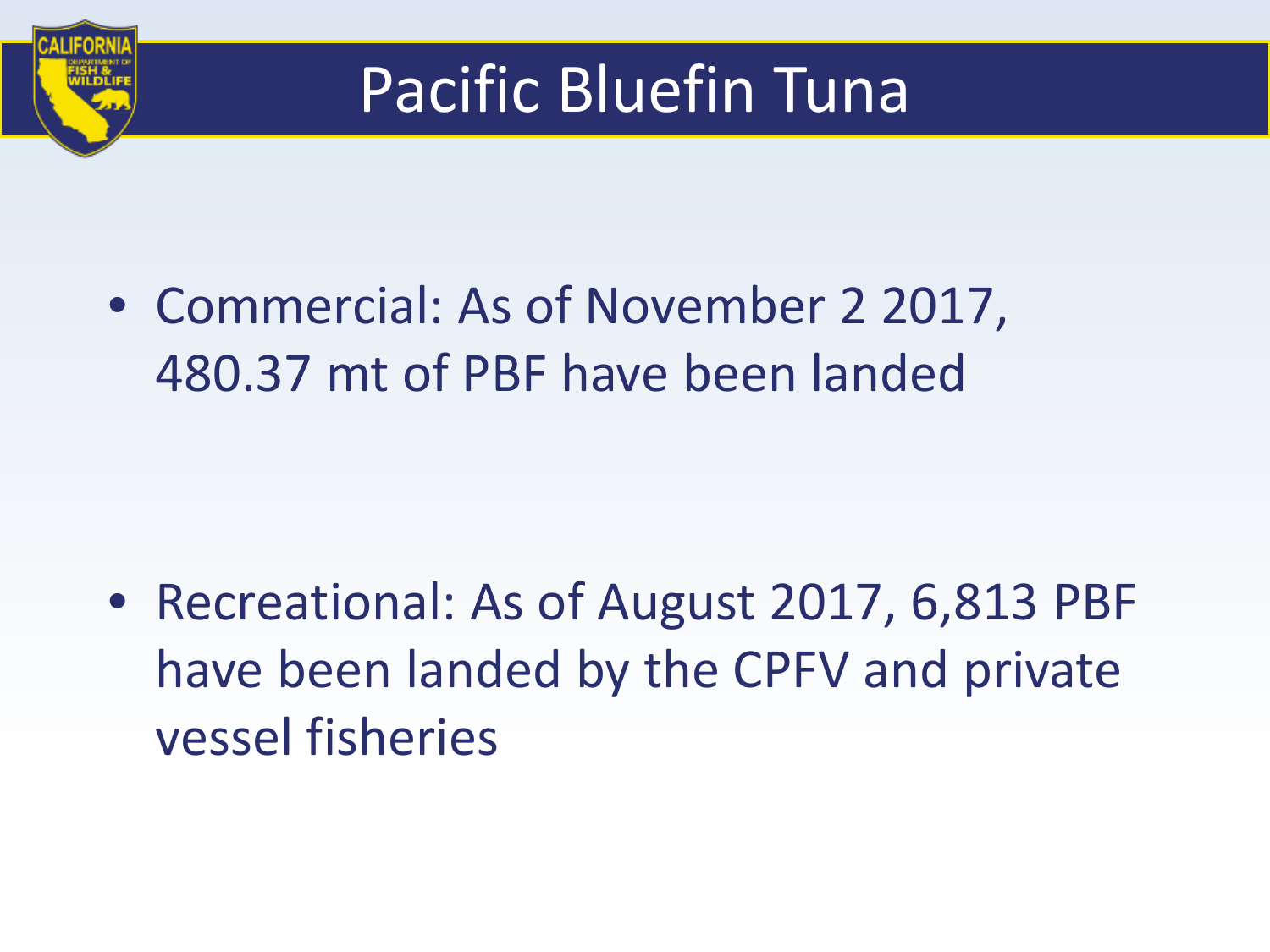### Bigeye Tuna

**CALIFORN** 



<sup>\*2017</sup> data are preliminary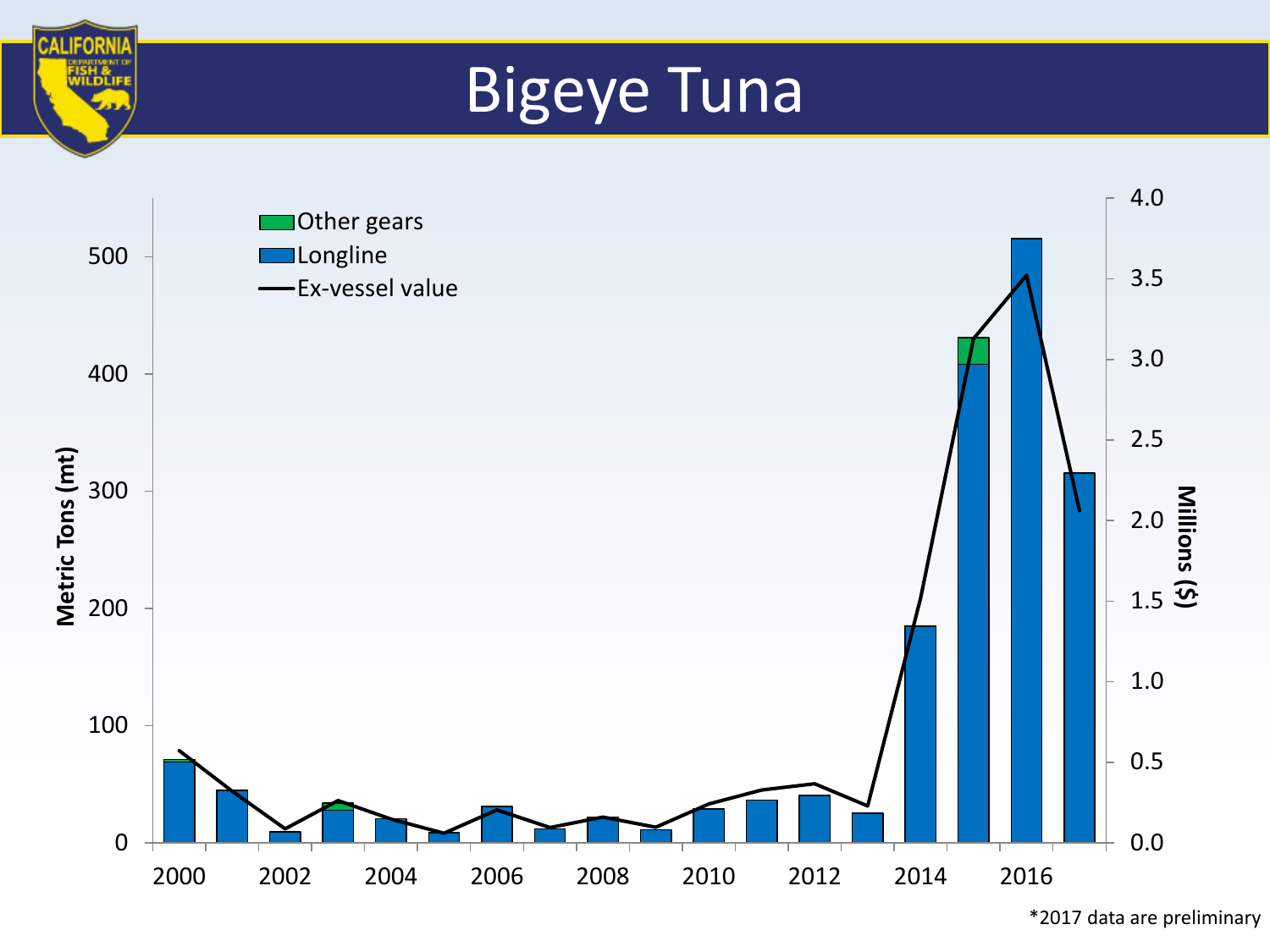#### Swordfish

**CALIFORM** 



<sup>\*2017</sup> data are preliminary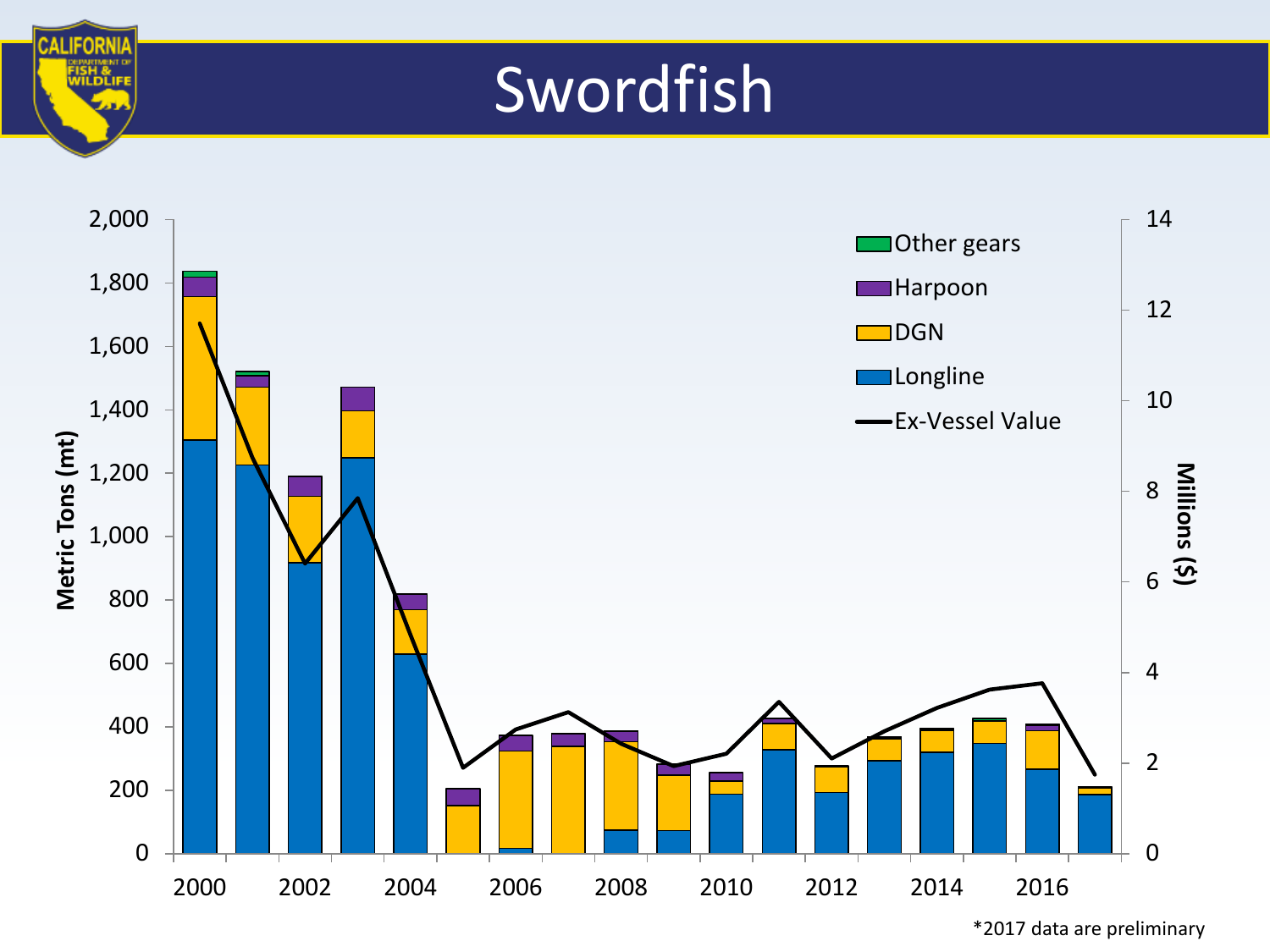#### Swordfish

#### **Total Swordfish Ex-vessel Price Per Pound in California by Gear, 2011-2016\***

| Year | <b>DGN</b> | <b>Harpoon</b> | <b>Longline</b> | <b>DSBG</b> |
|------|------------|----------------|-----------------|-------------|
| 2011 | \$4.63     | \$7.38         | \$3.47          |             |
| 2012 | \$4.76     | \$9.94         | \$3.05          |             |
| 2013 | \$4.59     | \$9.25         | \$3.16          |             |
| 2014 | \$4.41     | \$9.02         | \$3.28          |             |
| 2015 | \$4.01     | \$9.03         | \$3.78          | \$6.60      |
| 2016 | \$4.18     | \$7.53         | \$3.29          | \$7.22      |

\*2016 data are preliminary